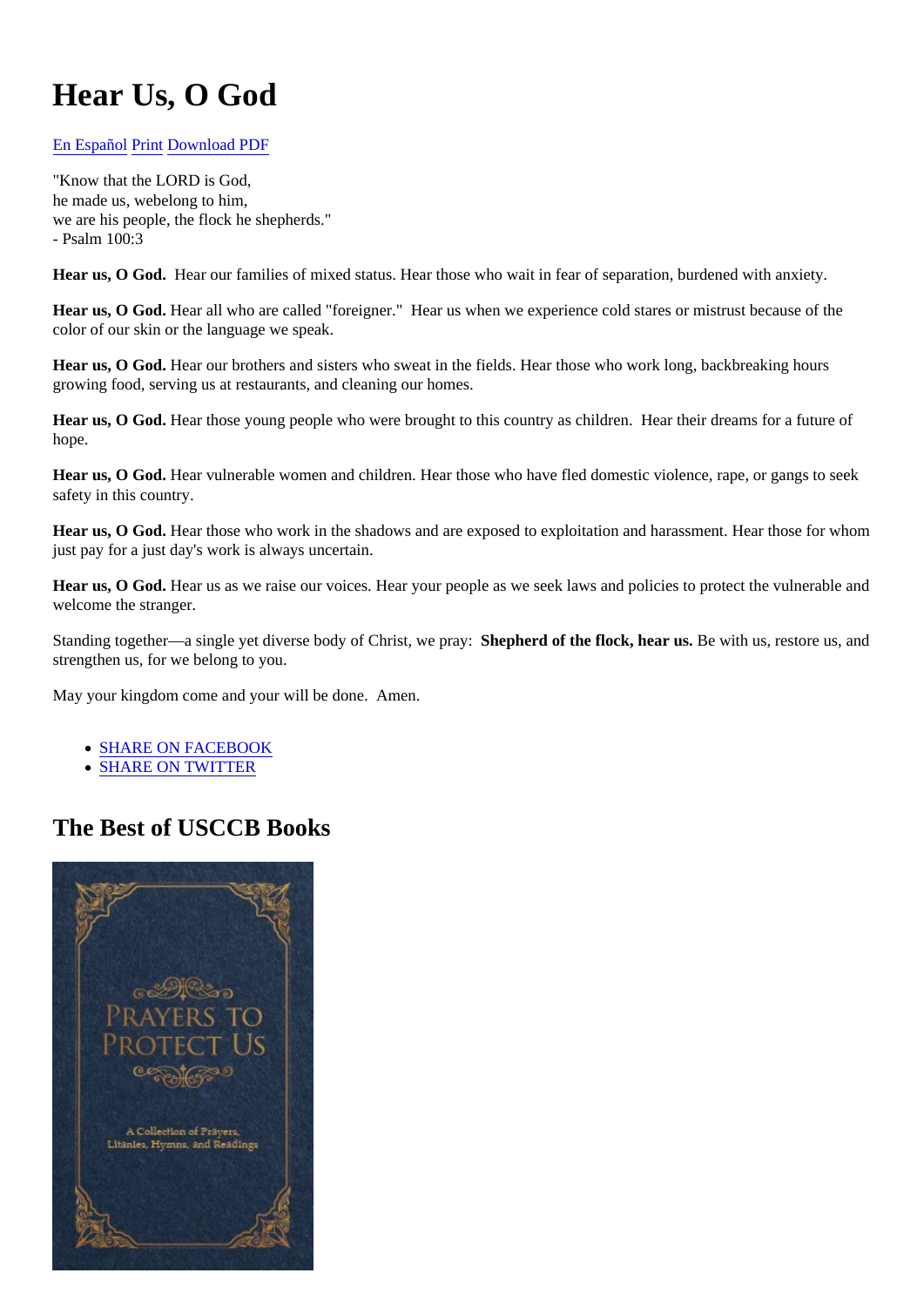Catholic Household Blessings and Prayers

**Prayers of Pope Francis**